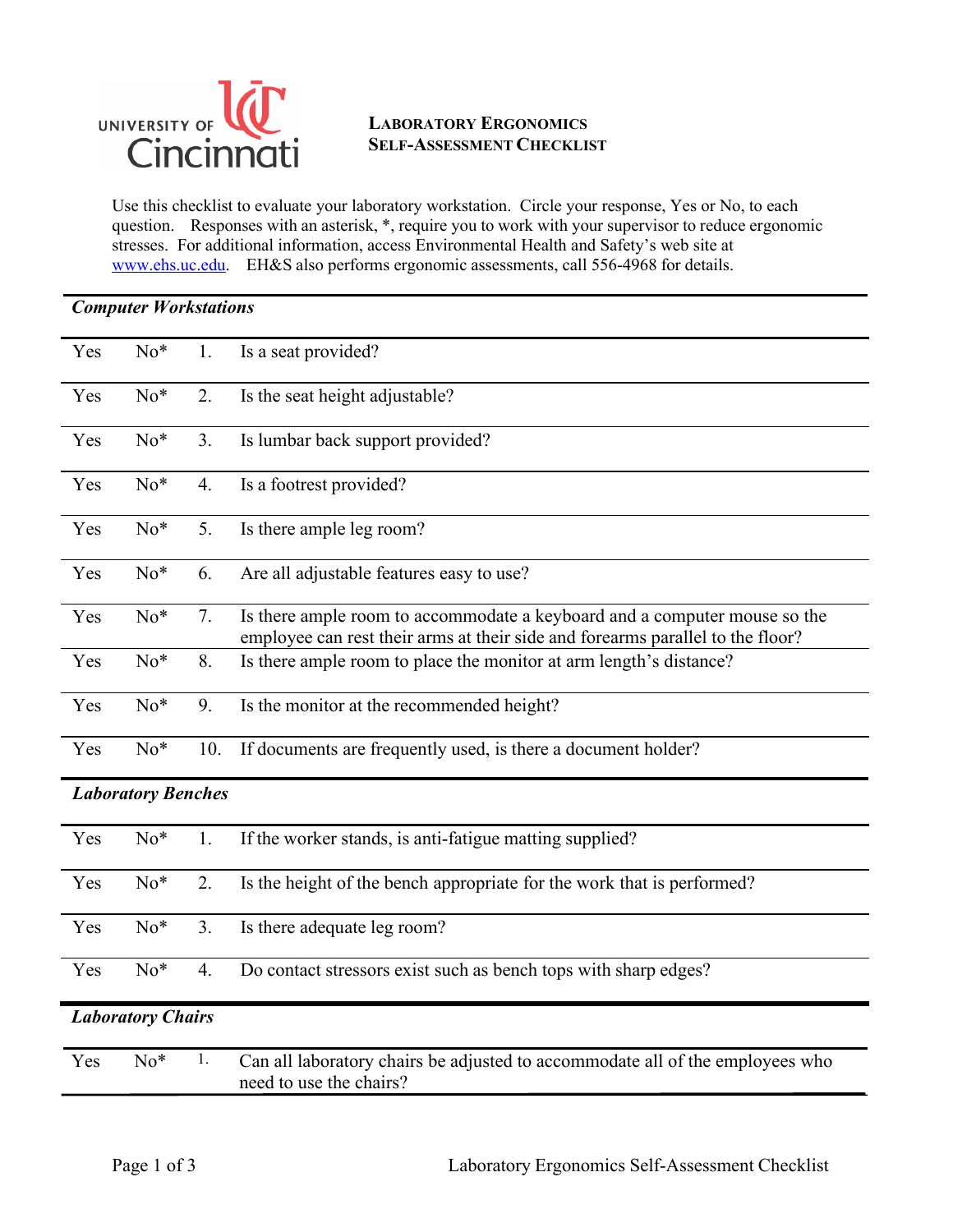| <b>Microscopes</b> |                |     |                                                                                                                                             |  |
|--------------------|----------------|-----|---------------------------------------------------------------------------------------------------------------------------------------------|--|
| Yes*               | N <sub>o</sub> | 1.  | Do the shoulders appear rounded and/or is the worker hunched over?                                                                          |  |
| Yes*               | N <sub>o</sub> | 2.  | Is there excessive neck flexion $($ >25 degrees $)$ ?                                                                                       |  |
| Yes*               | N <sub>o</sub> | 3.  | Are there contact stresses between sharp edges and the forearms?                                                                            |  |
| Yes                | $No*$          | 4.  | Is the microscope pulled out to the edge of the workbench?                                                                                  |  |
| Yes                | $No*$          | 5.  | Are armrests or padding provided?                                                                                                           |  |
| Yes                | $No*$          | 6.  | Is there sufficient leg room?                                                                                                               |  |
| Yes*               | N <sub>o</sub> | 7.  | Does the worker rest their feet on the lab stool?                                                                                           |  |
| Yes                | $No*$          | 8.  | Is there a footrest provided?                                                                                                               |  |
| Yes                | $No*$          | 9.  | Has the individual been trained how to properly sit at a microscope workstation?                                                            |  |
| Yes                | $No*$          | 10. | Are microscope work breaks provided?                                                                                                        |  |
| <b>Pipetting</b>   |                |     |                                                                                                                                             |  |
| Yes*               | No             | 1.  | Are manual pipettors used?                                                                                                                  |  |
| Yes                | $No*$          | 2.  | Are electronic pipettors provided?                                                                                                          |  |
| Yes                | $No*$          | 3.  | Are latch-mode pipettors provided?                                                                                                          |  |
| Yes                | $No*$          | 4.  | Is the pipettor designed to reduce contact with sharp edges?                                                                                |  |
| Yes                | $No*$          | 5.  | Has the individual been trained how to properly operate the pipettor (e.g., pickup<br>tips, eject tips, program electronic pipettor, etc.). |  |
| Yes*               | No             | 6.  | Does the worker pipette more than 2 hours per day?                                                                                          |  |
| Yes                | $No*$          | 7.  | Are frequent breaks provided?                                                                                                               |  |
| Yes                | $No*$          | 8.  | Is the pipettor computer-controlled to allow for computer-activated multiple<br>dispensing instead of finger-activated dispensing?          |  |